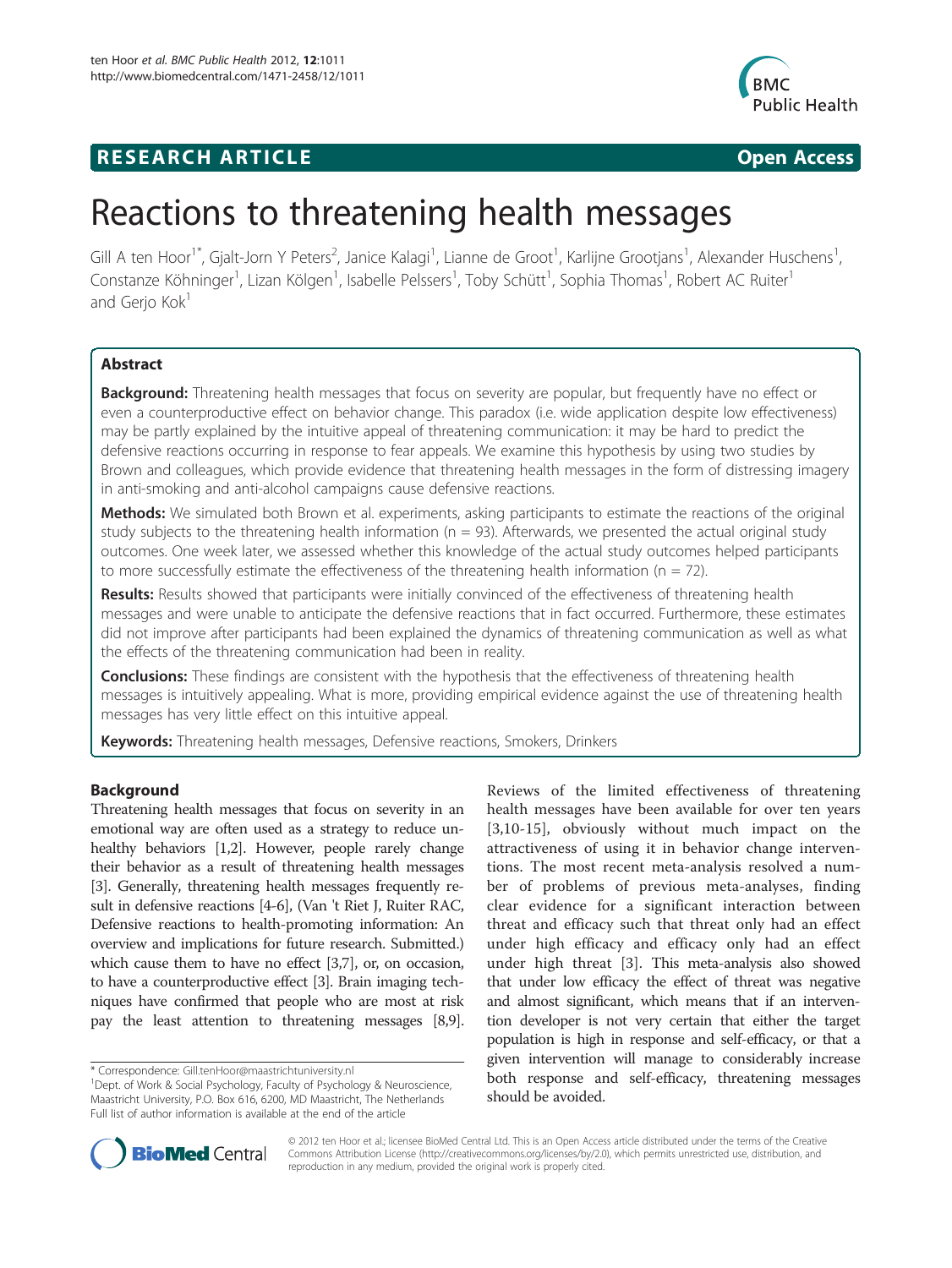<span id="page-1-0"></span>Brown and colleagues have shown that distressing messages that emphasize the severity of a health threat cause defensive reactions. In two studies, the subjects (smokers [\[16](#page-7-0)] and regular alcohol consumers [[17](#page-7-0)]) were presented with booklets containing either highly distressing pictures or less distressing pictures. After reading these booklets, the participants rated their own risk and their perceived effectiveness of the booklets. Results of the smoking study [\[16](#page-7-0)] showed that rather than having increased their risk perceptions, participants who read distressing booklets reported lowered risk perceptions and evaluated the messages more negatively than participants in the less distressing condition. Results of the alcohol study [[17](#page-7-0)] showed similar effects, although here the defensive reactions were only significant in those regular drinkers who reported both a greater dispositional denial (as measured by the COPE denial scale [[18\]](#page-7-0)) and more alcohol-related problems (as measured by a five-item version of the Alcohol Use Disorders Identification Test, AUDIT [\[19\]](#page-7-0)).

Despite the fact that threatening health messages lead to defensive reactions among those most in need of change, the use of these messages remains well-accepted, even among health professionals [[1,2\]](#page-7-0). So far, limited empirical evidence is available as to why severity-based threatening health messages remain popular despite the distribution of information regarding their ineffectiveness, and as to what measures can be taken to reduce this popularity. In this study, first, we assessed participants' knowledge of the effectiveness of threatening health messages, in particular whether or not they would expect threatening health information to cause defensive reactions. Second, we examined whether presenting participants with information about the actual effects that were found in the Brown et al. studies would change their estimates of the effectiveness of threatening health messages in behavior change programs. To study these research questions, we first copied the materials from the two studies by Brown and colleagues to assess whether participants (students, as in the Brown et al. studies) were able to predict the defensive reactions found in these studies. Then, regardless of their answers, we informed the students about the actual outcomes of the two simulated studies. One week later, participants were again asked to estimate the effectiveness of a threatening message, albeit for a message about a different behavior. Based on the popularity of threatening health messages, we hypothesized that participants expect threatening health information to be effective and that they are unable to predict defensive reactions. In addition, we hypothesized that an intervention that provides empirical evidence against the use of threatening health information can curb the perceived effectiveness of threatening health messages.

# **Methods**

# Full disclosure

Following recent pleas for full disclosure of research materials, data, analyses and output [\[20,21\]](#page-7-0), the questionnaires (in LimeSurvey XML survey format, .lss), stimulus materials (in Portable Document Format, .pdf), and the intervention (in the LimeSurvey files) are combined in a .zip archive as Additional file [1](#page-6-0) and in a scientific repository at [http://sciencerep.org/3/.](http://sciencerep.org/3/)

# **Participants**

In total, 134 university students (18 to 29 years of age) enrolled in different curricula at different universities were approached through personal contact with the request to participate in an experiment about threatening health messages. Psychology students were excluded, as it was likely they had already been exposed to the information we would provide in the study. Of the 134 invited participants, 93 participants completed the first part of the study ( $t_0$  see Figure 1), with a mean age of, 21.63 years (median 21, standard deviation 2.1), of whom 52 were female. Of these, 44 participants read the alcohol booklets (see the Procedure section) and 49 participants read the smoking booklets. Most participants  $(n = 71)$  completed the second part of the study  $(t_1)$ , where 32 rated the alcohol booklets and 38 rated the alcohol booklets (see Procedure section). Among the 71 participants who completed both parts of the study, three  $\epsilon$  50 gift vouchers were raffled. The experimental materials and procedure were approved by the Ethics Committee of the Faculty of Psychology and Neuroscience, Maastricht University.

#### Procedure

Upon agreeing to participate, participants were asked for their e-mail address after which they received a personalized link to the first part of the online experiment. The

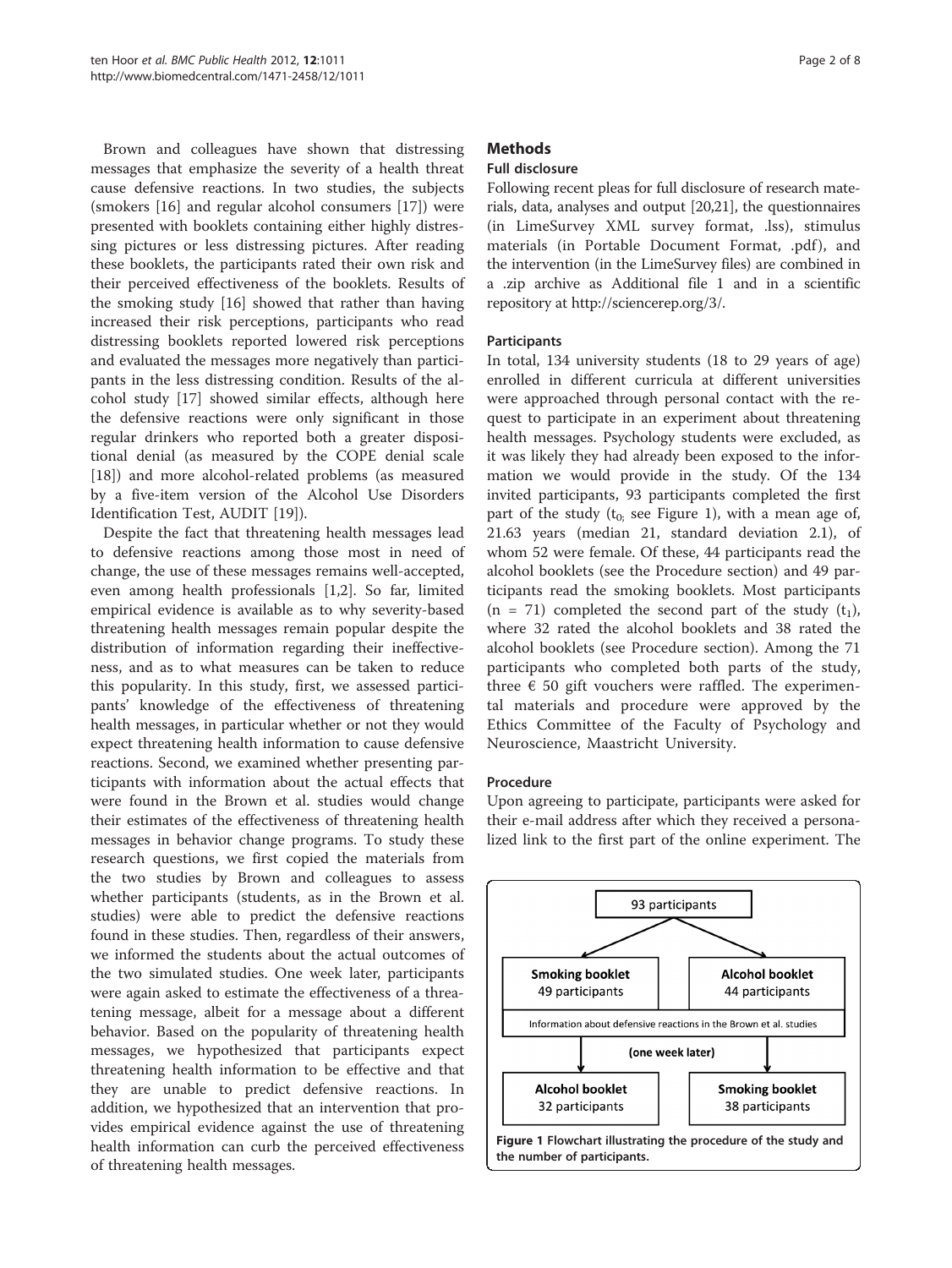experiment was presented using the open source package LimeSurvey. The link opened an instance of LimeSurvey [\[22](#page-7-0)] where participants were asked to participate in two tests  $(t_0$  and  $t_1$ ) with an intervention in between (see Figure [1\)](#page-1-0). Subsequently, participants gave their informed consent by clicking on the appropriate button and were randomized into one of two groups. Participants in the first group were presented with the two booklets about smoking, whereas participants in the other group were presented with the two booklets about drinking. In both groups, the participants read both one booklet with highly threatening images (HT) and one with less threatening images (LT). At the start of  $t_0$ , the participants were first informed about the procedures of the original experiment (either the smoking or the drinking study, according to a participant's group), but they were given no information about the results. Then, participants were informed about the characteristics of the subjects of the original experiments (either people who smoke at least one cigarette per day or people who drink at least six glasses of alcohol at least twice a week) and instructed to estimate how the original subjects rated the booklets. During the entire test, participants were able to switch between the LT and HT booklets. After the participants read the booklets, their gender and age were measured, followed by questions assessing their predictions as to how the subjects in the original experiments [[16,17\]](#page-7-0) evaluated the health messages and how they responded to questions about personal risk and emotional impact. Finally, participants' own smoking and drinking behaviors were measured.

Immediately after  $t_0$ , participants were presented with an intervention consisting of information about the actual defensive reactions to threatening health messages in the Brown et al. study and an explanation of the dynamics of processing threatening information (see [Intervention](#page-3-0) section). One week after  $t_0$ ,  $t_1$  followed. Participants were asked not to talk about the study in between  $t_0$  and  $t_1$ . At  $t_1$ , participants who read the booklets about smoking during  $t_0$  now read the booklets about alcohol and vice versa, to make sure that we measured understanding of the dynamics of threatening messages on a general level, instead of simple recognition. After participants inspected the booklets, the same measures were completed as at  $t_0$ . At the end of the study, participants were debriefed.

#### Stimulus materials

To maximize accuracy of our simulation, the materials (booklets and questionnaires) from the original experiments [[16,17\]](#page-7-0) were copied as accurately as possible. However, there were two differences in the procedure: 1) our participants were asked to rate both booklets (high threat messages and low threat messages) instead of

a single booklet (see Measures section) and 2) our study was online. Furthermore, our participants used 7-point Likert scales (−3 to 3) for all questions, where in the Brown et al. studies, a variety of scales was used. With permission from Brown, two pairs of booklets were copied from the original studies [\[16,17\]](#page-7-0). The booklets provided the same information about the negative consequences of smoking or drinking, but contained different images. In the HT booklets, the pictures were highly distressing. In the smoking booklet, pictures presented a smokers lung; surgically removed cancer of the lower jaw; a gangrenous foot; and lung emphysema. In the alcohol booklet, pictures were presented of an enlarged liver; mouth and throat cancer; chronic pancreatitis; and a fatal car accident. In the LT booklets, less distressing pictures were shown. The smoking booklet contained pictures of cigarettes with the text "smoking causes cancer in a lot of places (including the butt)"; cigarettes in a beer glass with the text "avoid drinking with killers"; a cigarette in the shape of an injection needle with the text "cigarettes kill 17,500 more Australians each year than heroin"; and a picture of cigarettes in the shape of a hand with the middle finger up "The signal from tobacco companies is loud and clear". The alcohol booklet contained a picture of a fallen glass ('spilling beer'); a picture of a man drinking beer ('overuse of alcohol has a range of health effects'); a picture of a toast with beer ('drinking in rounds can increase consumption'); pictures of cars ('drink driving can have fatal consequences'), and an advertisement against drink driving. Participants could switch between the original English booklets and Dutch translations.

#### Measures

The measures were replicated from the original studies [[16,17\]](#page-7-0). Each participant provided ratings for both the HT and LT booklets (see Figure [2](#page-3-0)). Participants were told that it was not important whether they smoked cigarettes or drank alcohol or not, and they were explicitly asked to identify themselves with the smoking or drinking subjects in the original experiments, rather than answering the questions for themselves. As a manipulation check, participants were asked to rate the estimated emotional impact of the booklets. Scores on items that measured the same construct were averaged into one scale. The internal consistency of these scales was good ( $\omega_{\text{total}}$  ranged from .81 to .98; the Greatest Lower Bound, GLB, ranged from .84 to .99; we computed these measures rather than Cronbach's α because of the severe problems of the latter, see e.g. [[23](#page-7-0),[24](#page-7-0)]). The interested reader can examine the Cronbach's alpha's in our output file in Additional file [1](#page-6-0) or at [http://](http://sciencerep.org/3/) [sciencerep.org/3/.](http://sciencerep.org/3/) All questions were formulated as depicted in Figure [2](#page-3-0).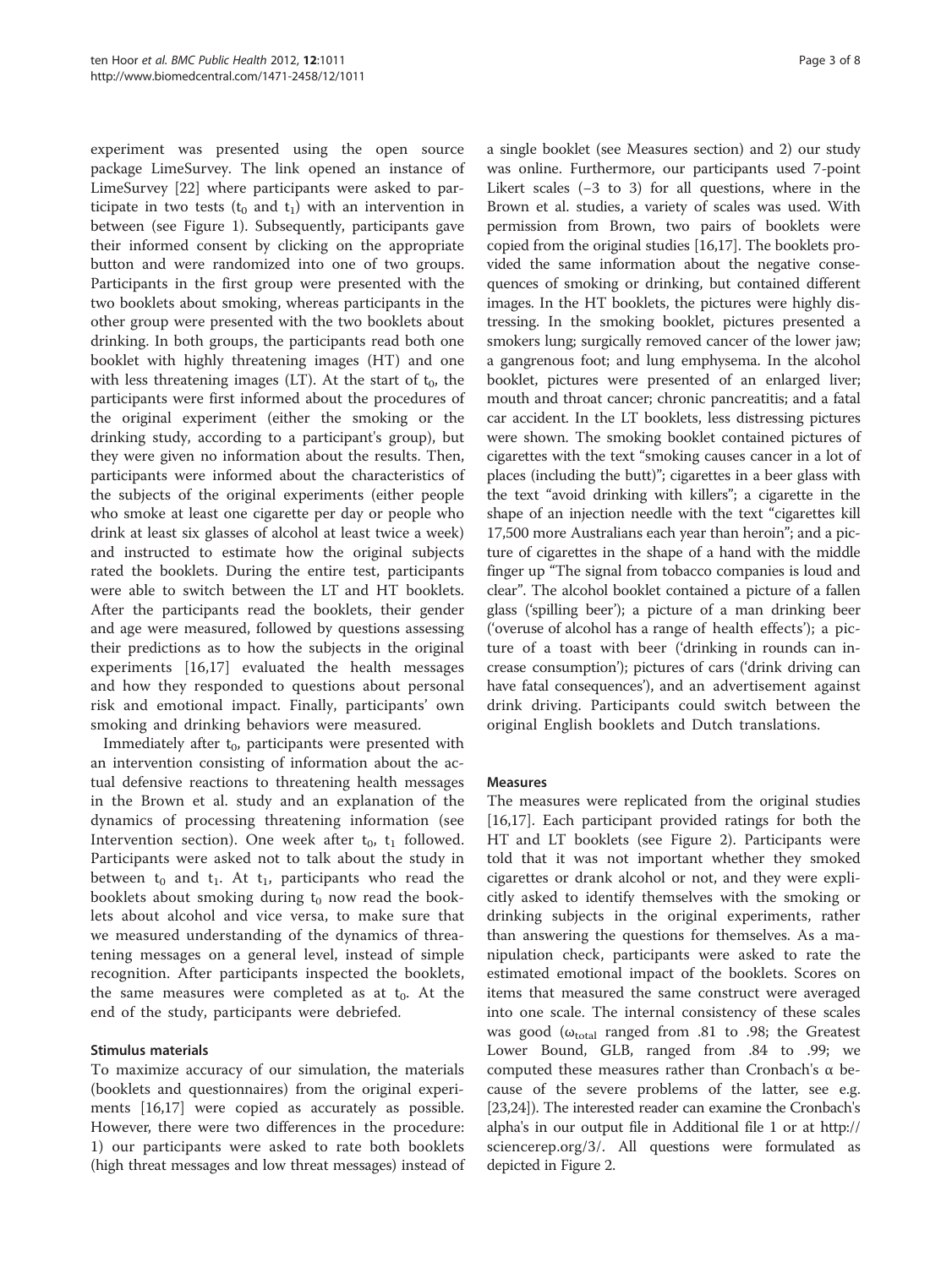<span id="page-3-0"></span>Could you please indicate what the subjects in the Brown and Locker (2008) experiment answered on the following questions? Test subjects who studied booklet A: Could you please rate what you think of the booklet on the following dimensions: Not Effective -3  $-2$  $-I$  $\theta$  $\mathcal{I}$  $\overline{z}$ Effective Test subjects who studied booklet B: Could you please rate what you think of the booklet on the following dimensions:  $\boldsymbol{\theta}$  $\boldsymbol{l}$  $\overline{c}$ Not Effective -3  $-2$  $-I$  $\mathfrak{Z}$ Effective

Figure 2 Example questions of how participants rated the booklets.

#### Emotional impact

Participants estimated the emotional impact that the materials had on the participants in the original studies by answering three items that asked to what extent participants in the original study reported feeling distressed, anxious and uneasy. These items used 7-point Likert scales ranging from −3 (extremely) to 3 (not at all).

#### Evaluation of the booklets

Eight 7-point semantic differentials (ranging from −3 to 3) measured the extent to which participants thought that the original subjects rated the booklets on the following dimensions: persuasive–not persuasive, bad–good, clever–stupid, not effective–effective, absolutely makes me want to quit smoking/decrease drinking–absolutely does not make me want to quit smoking/decrease drinking, no weaknesses– significant weaknesses, no strengths–significant strengths, very important message–unimportant message. Item scores were recoded and averaged such that higher scores on the aggregate scale reflected higher estimated booklet effectiveness.

#### Risk perception

Our participants estimated original study participants' perceived likelihoods of getting a tobacco or alcohol related disease or problem using six items for smoking and eight items for alcohol consumption. The tobacco related diseases or problems (heart attack, bronchitis, lunch cancer, stroke, cancer of the throat or mouth, emphysema) and alcohol related diseases or problems (serious difficulties in an intimate relationship, become an addict, serious liver disease, the degree to which alcohol makes one insult or be rude to people, trouble with family relationships, serious injuries, conflicts or difficulties with friends, and withdrawal symptoms) were all rated on a 7-point Likert scale, ranging from −3 (no chance) to 3 (completely certain), where higher scores reflected a higher estimated risk perception.

Finally, participants were asked about their own smoking and drinking behavior. Smoking behavior was assessed by questions about the smoking status (yes/no), how many cigarettes are smoked during the week and weekend, and the number of previous quit attempts. Alcohol drinking behavior was measured using the AUDIT [[19](#page-7-0)].

#### Intervention

The intervention was designed to teach people about the potential negative effects of threatening health messages by providing understandable scientific evidence and explaining why threatening messages are ineffective. The information included a brief explanation of the experimental procedure and outcomes of the Brown et al. studies, showing that fear arousing messages lead to defensive reactions that render them ineffective. In addition, the intervention explained how threatening information is processed. As we estimated that the prevalent model dealing with threatening communication (the Extended Parallel Process Model; [[25](#page-7-0)]) would be conceptually too complex for our participants, we explained the dynamics of threatening communication using cognitive dissonance reduction. Specifically, we explained that people experience cognitive dissonance in situations in which they feel a disharmony between their behavior and beliefs, and that to reduce this disharmony, defensive mechanisms (such as changing beliefs regarding susceptibility to a risk) are used when one's selfefficacy regarding changing the relevant behavior is low [[7\]](#page-7-0). The message suggested that it would be more effective to motivate people to reduce risk behavior by telling them *how* they can change their unhealthy behavior, instead of scaring them.

#### Data analysis

Analyses were conducted using R [[26](#page-7-0)]. In acknowledgement of recent concerns regarding lack of disclosure in scientific research [\[27](#page-7-0)], and to aid future meta-analyses, all data, R scripts, and output files are available at [http://](http://sciencerep.org/3/) [sciencerep.org/3/](http://sciencerep.org/3/) and in the Additional file [1](#page-6-0) archive. We report 80% confidence intervals of effect sizes (following Cohen's recommendation; [[28\]](#page-7-0)) rather than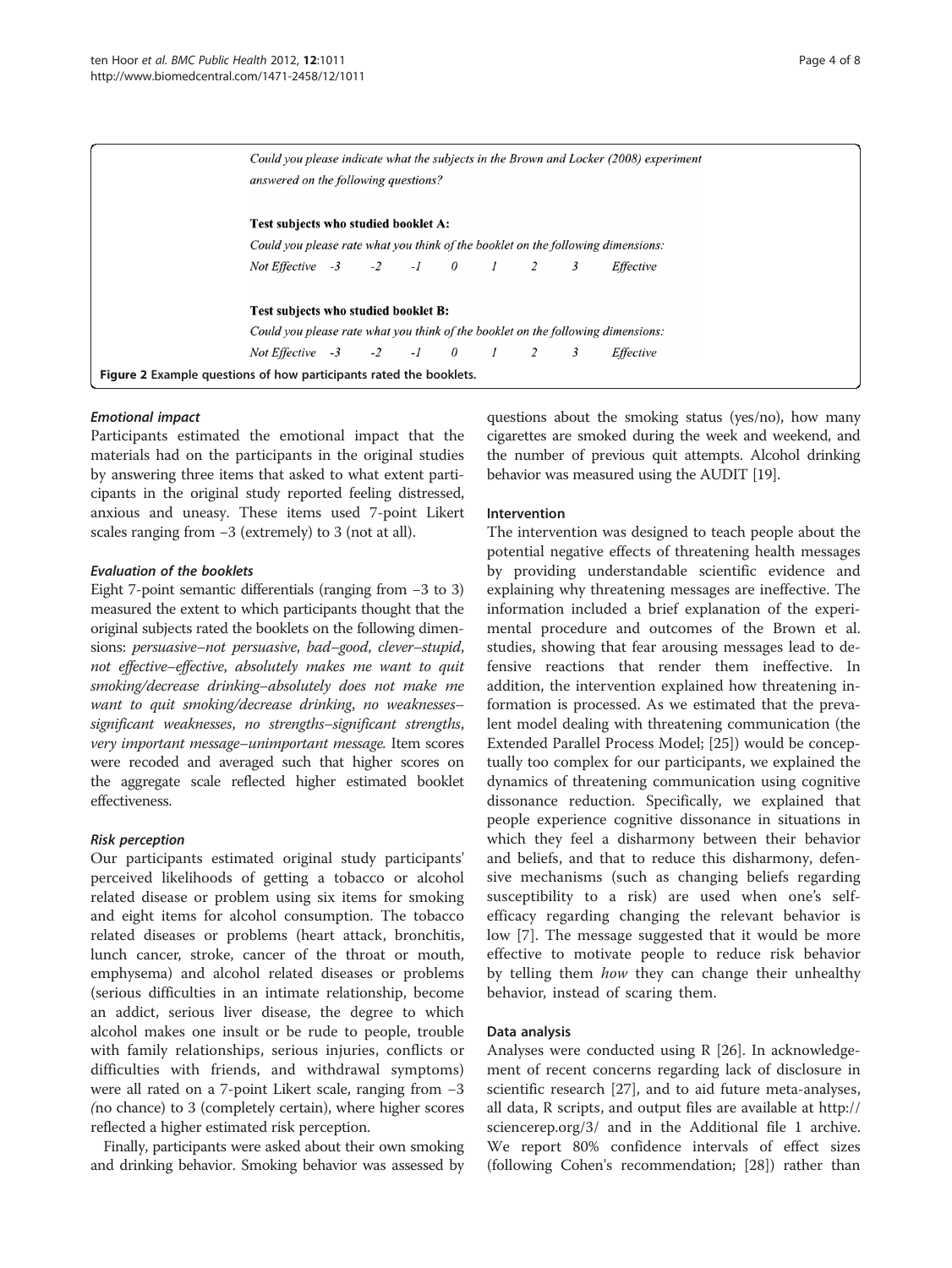Null Hypothesis Significance Testing (NHST) outcomes, based on the problems of NHST (e.g. [\[29\]](#page-7-0)) and pleas to remedy this problematic approach (e.g. [\[30,31\]](#page-7-0)). However, interested readers can always view the NHST statistics (t values, degrees of freedom, and p-values) in the output file that is available as a text-file at<http://sciencerep.org/3/> and in Additional file [1](#page-6-0). Because not all readers may be used to working with confidence intervals yet, we will also report whether associations are significant or not; corresponding values for t and the degrees of freedom can be found in the text-file with the original output at [http://](http://sciencerep.org/3/) [sciencerep.org/3/](http://sciencerep.org/3/) and in Additional file [1](#page-6-0).

We first conducted manipulation checks, comparing the estimated emotional impact for the LT and HT booklets. Then, difference scores for the LT and HT ratings for the evaluation and risk perceptions estimates were computed, and potential covariates were explored by examining the bivariate associations of age, sex and behavior (smoking and alcohol use) with the difference scores of evaluation and risk perception estimates (no covariates were associated to these difference scores; see the output file). To test the first hypothesis (LT booklets are rated lower than HT booklets), we computed confidence intervals for Cohen's d for the differences in ratings between the LT and the HT booklets at  $t_0$ . Then, to test the second hypothesis, we computed confidence intervals for Cohen's d for the change in mean HT-LT rating differences between  $t_0$  and  $t_1$ . In these analyses, we used the pooled standard deviation if variances were equal, and the standard deviation from the largest of the two samples if they were not (see our analysis script at <http://sciencerep.org/3/> or in Additional file [1](#page-6-0)).

## Results

Participants' ratings of the LT and HT booklets at  $t_0$  and  $t_1$ , and the differences between the LT and HT ratings, are shown in Table 1 and Figure [3.](#page-5-0)

#### Manipulation checks

Participants accurately predicted that participants experienced the HT booklets as more distressing than the LT booklets, with estimated emotional distress differences of around one standard deviation at  $t_0$  for both behaviors and at  $t_1$  for alcohol (Cohen's d confidence intervals ranging from 0.86 to 1.76), but a difference of only a fifth to a ninetieth standard deviation for alcohol at  $t_1$  (Cohen's  $d$  0.17-0.93). Null Hypothesis Significance Testing (NHTS) revealed *p*-values of .002 or smaller.

#### Differences in estimated ratings  $(t_0)$ Estimated evaluation

Our participants estimated that the participants in the original studies rated the HT booklet higher. For alcohol, the HT booklet was rated especially high, around one standard deviation higher (Cohen's d 0.72-1.30); and for smoking around half a standard deviation (Cohen's d 0.15-0.67). NHST revealed respective p-values of < .001 and .044.

### Estimated risk perception

Again, our participants estimated that the participants in the original studies rated the HT booklet higher. The HT booklet was rated around half a standard deviation higher for both alcohol (Cohen's d 0.31-0.87) and smoking (Cohen's d 0.21-0.73). NHST revealed respective p-values of .007 and .022.

Table 1 Means and standard deviations of estimated emotional impact, estimated evaluation, and estimated risk perception for the LT and HT booklets in the current study, and the means and standard deviations found in the original studies of Brown et al

|       |          |                  | LT booklet<br>mean (sd) | HT booklet<br>mean (sd) | LT booklet<br>B&S/B&L mean (sd) | HT booklet<br>B&S/B&L mean (sd) |
|-------|----------|------------------|-------------------------|-------------------------|---------------------------------|---------------------------------|
| $t_0$ | Alcohol  | Emotional impact | $-1.18(1.33)$           | 1.20(1.32)              |                                 |                                 |
|       | $(n=44)$ | Evaluation       | $-0.33(1.12)$           | 0.79(1.07)              | 0.26(0.67)                      | 0.53(0.38)                      |
|       |          | Risk perception  | $-0.57(1.07)$           | 0.12(1.25)              | $-2.04(0.71)$                   | $-1.8(0.83)$                    |
|       | Smoking  | Emotional impact | $-0.79(1.27)$           | 1.10(1.48)              |                                 |                                 |
|       | $(n=49)$ | Evaluation       | 0.30(0.85)              | 0.65(0.86)              | 0.44(1.17)                      | 1.15(0.99)                      |
|       |          | Risk perception  | 0.32(1.18)              | 0.86(1.11)              | $-0.52(1.34)$                   | 0.22(1.45)                      |
| $t_1$ | Alcohol  | Emotional impact | $-0.91(1.22)$           | 0.81(1.28)              |                                 |                                 |
|       | $(n=32)$ | Evaluation       | 0.06(0.91)              | 0.52(1.13)              | 0.26(0.67)                      | 0.53(0.38)                      |
|       |          | Risk perception  | $-0.41(1.13)$           | 0.03(1.29)              | $-2.04(0.71)$                   | $-1.8(0.83)$                    |
|       | Smoking  | Emotional impact | $-0.25(1.24)$           | 1.03 (1.49)             |                                 |                                 |
|       | $(n=38)$ | Evaluation       | 0.34(0.91)              | 0.59(1.17)              | 0.44(1.17)                      | 1.15(0.99)                      |
|       |          | Risk perception  | 0.27(1.26)              | 0.45(1.44)              | 0.52(1.34)                      | 0.32(1.45)                      |

Note: participants who evaluated the alcohol booklet at  $t_0$ , evaluated the smoking booklet at  $t_1$  and vice versa. To enable comparison, scores from the Brown et al. studies were recoded to the metric used in the current study (i.e. ranging from −3 to 3).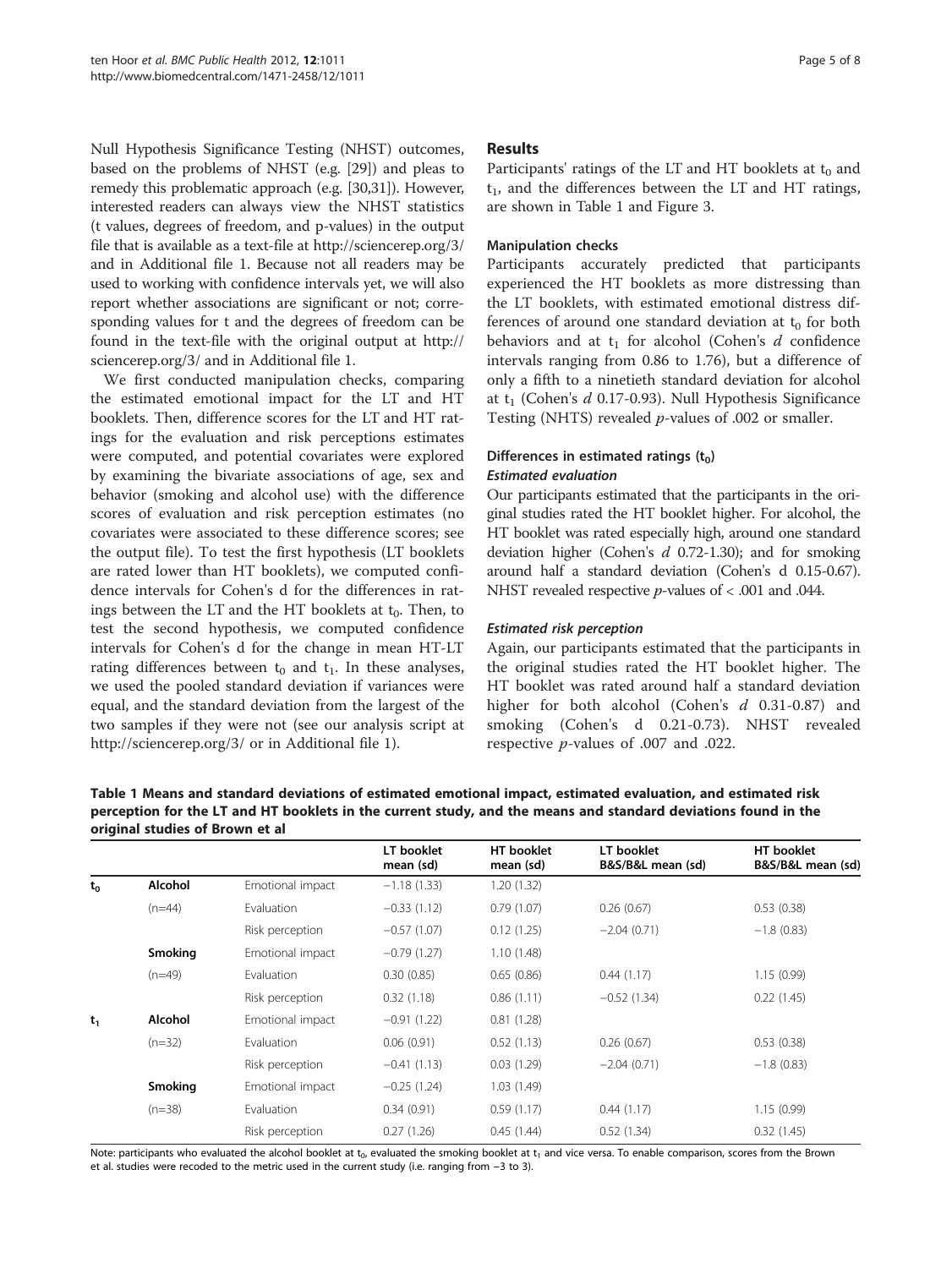#### <span id="page-5-0"></span>Intervention effects

To test the effects of our intervention, we first subtracted participants' estimated ratings of the LT booklet of the estimated ratings of the HT booklets (i.e. yielding the difference score, the deviation of which from zero we tested in the previous paragraph). We then compared these difference scores at  $t_0$  (before our intervention) and  $t_1$  (after our intervention). Note that this was a comparison of two independent groups, because the participants who examined the alcohol booklets at  $t_0$ , examined the smoking booklets at  $t_1$ , and vice versa. The Cohen's ds for this comparison are positive when participants' mean ratings increased between  $t_0$  and  $t_1$ , and negative when they decreased (our hypothesis is that the ratings will decrease).

Although participants did appear to decrease their ratings, these decreases were very minimal. For estimated effectiveness, Cohen's d confidence intervals ranged from -.74 to -.14 for alcohol and from -.35 to 0.21 for smoking; and for estimated risk perception, from −0.53 to 0.07 for alcohol and from −0.61 to −0.05 for smoking. None of these differences was significant according to NHST procedures, with  $p$ -values of .061, .739, .327 and .290, respectively.

# Comparisons with the Brown et al. Studies

Participants in the Brown et al. studies evaluated the HT booklets lower than the LT booklets, and the HT booklets had a negative effect on their risk perception. Our participants' estimations were exactly the opposite: they estimated that the HT booklets would be evaluated more positively, and that the HT booklets would cause more increases in risk perception (see Figure 3).

### **Discussion**

Regardless of the fact that there is much evidence about the ineffectiveness of threatening health messages, they remain widely applied in behavior change campaigns. Our study explored a possible reason: people are unable to predict the effects of threatening health messages. Most people seem convinced that threatening health messages work, and not able or willing to change this belief.

We have shown that people are unable to predict the defensive reactions to threatening health messages that occurred in the Brown and Smith and Brown and Locker studies [\[16,17](#page-7-0)]. Our participants predicted the emotional reactions to the booklets correctly (i.e. highly threatening messages cause higher anxiety). However, our participants did not predict the effect on estimated perceived risks and evaluations of the booklets correctly. Those were estimated to be higher after exposure to fear arousing messages, which directly contrasts with the outcomes of the Brown and Smith [[16\]](#page-7-0) and Brown and Locker [\[17\]](#page-7-0) studies, which found either no effects or adverse effects of threatening health messages.

In contrast to our last hypothesis, the beliefs about the effectiveness of threatening health messages barely changed as a result of a confrontation with the empirical evidence and an explanation of the relevant dynamics. This implies that people do not readily internalize scientific evidence regarding fear appeal effectiveness, remaining convinced that threatening health messages lead to an increased risk perception. This reluctance of professionals to change when presented with evidence inconsistent with their beliefs is in line with previous results [[32,33\]](#page-7-0); successfully changing professionals beliefs seems to require interventions that are a lot more sophisticated than our brief text [\[34](#page-7-0)].

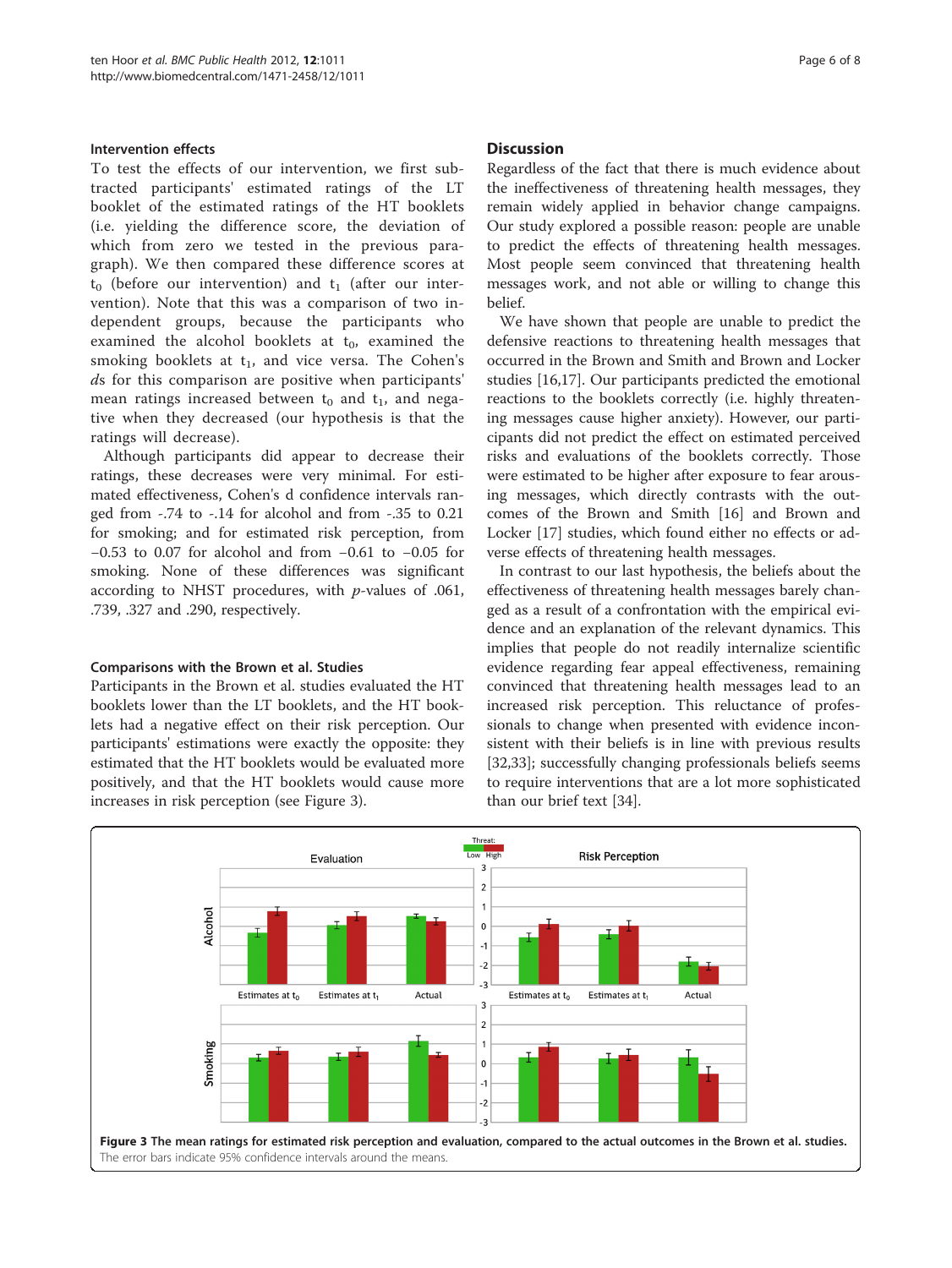<span id="page-6-0"></span>There is one alternative explanation of this result. Perhaps participants do understand how threatening communication is processed; perhaps their error is not their assumption that threatening communications are generally effective, but their assumption that in general, efficacy levels of smokers and alcohol abusers are high. In this case, the results would be the same; participants would estimate threatening communication to be effective, while being aware that this is conditional upon high efficacy. This would still represent an estimation error, as efficacy is generally low in those exhibiting risk behaviors (see for example [[35](#page-7-0)]). Although this alternative explanation would explain why our intervention did not have an effect, it is inconsistent with both anecdotal evidence from our study and evidence from another study. Some participants reported in a debriefing conversation that they simply did not believe that fear arousing messages are ineffective. They stated that intuitively, it felt right that threatening health messages influence behaviour and even clear and explicit scientific evidence could not convince them otherwise. This is in line with results found in Peters, Ruiter, & Kok [\[36](#page-7-0)], who found that public health professionals, advertising professionals, and decision makers often favour threatening health messages, assuming erroneously that those messages attract attention and prompt self reflection through confrontation, which ultimately leads to behaviour change.

This study suffered from a number of limitations. First, we did not check whether people actually read the provided information regarding the ineffectiveness of threatening health messages carefully enough. Note, however, that this reflects real life, where interventions aiming to educate key stakeholders as to fear appeal ineffectiveness are also not guaranteed of recipients' undivided attention. To gauge how seriously participants read the health information, we asked random participants about their experience and opinion about the given information during the debriefing, and indeed, some reported that they did not put much effort in reading the information (others indicated that they did, and some volunteered that they changed their beliefs). Another potential limitation is the fact that our sample consisted entirely of university students. This problem, the 'sophomore bias', has existed since around 1960 [\[37](#page-7-0)], and is by no means exclusive to the current investigation. Although the use of students as participants has recently been defended as well [[38\]](#page-7-0), we would like to raise an observation of Sears (1986, p. 527), namely that "the human being of strong and irrational passions [...] is not that of contemporary social psychology". This reasoning would imply that if anything, using university students has worked against us: as students suffer less from "irrational passions", one would have expected these rational participants to have

embraced the evidence we provided in our intervention, at least more so than a different sample.

Another aspect of the current study that strengthens its conclusions, is that in the current study, participants rated both booklets simultaneously; and the LT booklets can be considered persuasive in their own right. Thus, we can exclude the potential interpretation that the higher ratings of the HT booklets reflect the fact that participants expect threatening communication to work better than nothing; rather, the higher ratings reflect that participants expect threatening communication to have a stronger effect than another plausibly effective communication.

## Conclusion

In conclusion, people expect threatening health messages to be effective, and this belief is hard to influence by presentation of evidence to the contrary. Clearly, trying to change beliefs about the effectiveness of threatening health messages is not as easy as one might think. As shown in this study, written information with scientific evidence and theory, testifying to the ineffectiveness of threatening health messages, did not affect people's evaluation of either the expected evaluation of threatening health messages, or the expected effect on risk perceptions. Peters et al. [\[36](#page-7-0)] proposed that part of the problem may be a lack of adequate alternative behaviour change methods. They suggest that when communicating with professionals, it seems fruitful to provide them with a toolbox of evidence-based behaviour change methods that promote adaptive, rather than defensive, behaviour [\[39](#page-7-0)-[42](#page-7-0)]. The results of the current study suggest that in any case, providing scientific theory and empirical evidence does not seem to suffice to diminish the intuitive preference for threatening communications.

### Additional file

[Additional file 1:](http://www.biomedcentral.com/content/supplementary/1471-2458-12-1011-S1.zip) Full disclosure of research materials, data, analyses and output.

#### Competing interests

The authors declare that they have no competing interests.

#### Authors' contributions

GH, JK, LG, KG, AH, CK, LK, IP, TS, ST and GK conceived the study, and collected and analyzed the data. GH, RR and GK designed the study. GJP analyzed the data. GH, GK, GJP and RR contributed to the interpretation of the data. GH, GJP and GK drafted the manuscript. All authors provided feedback on the manuscript and read and approved the final text.

#### Acknowledgement

We are grateful to Stephen Brown, who was willing to donate the materials and measurement instruments from his studies.

#### Author details

<sup>1</sup> Dept. of Work & Social Psychology, Faculty of Psychology & Neuroscience Maastricht University, P.O. Box 616, 6200, MD Maastricht, The Netherlands.